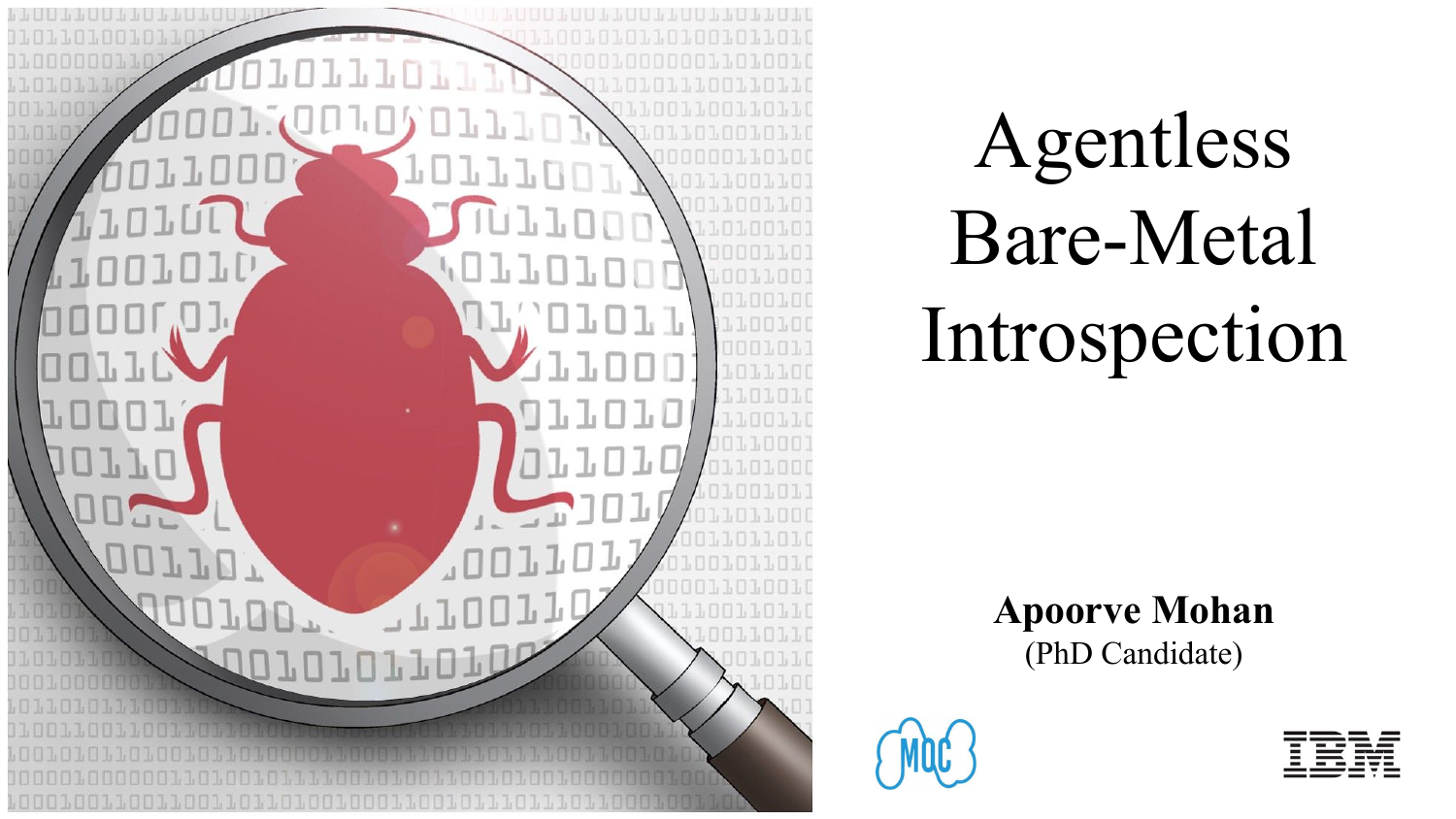## **"Absolute Security" is a Must...**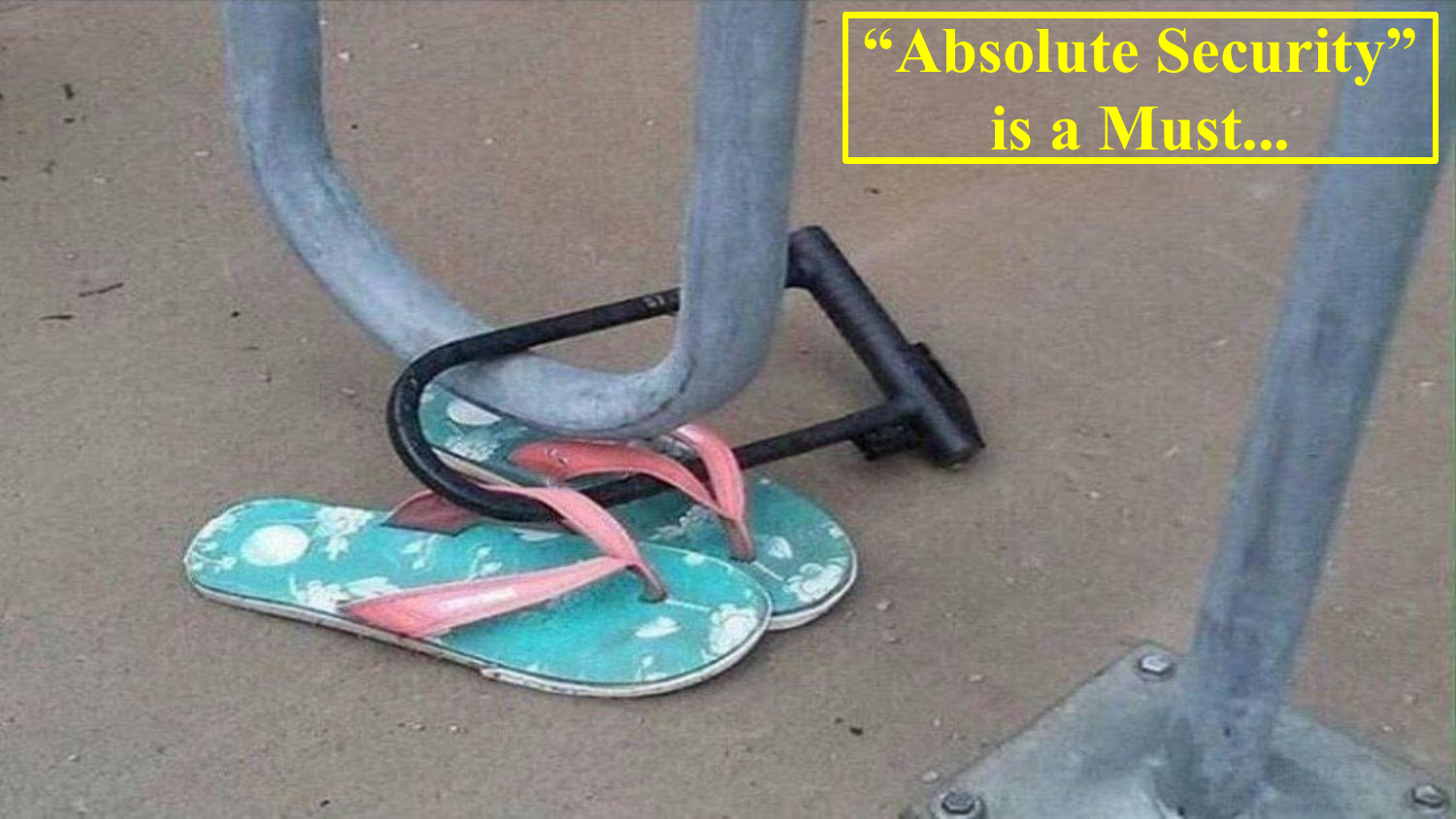# **The ONLY Rule of "Security Club" Be Proactive or Lose \$\$\$**

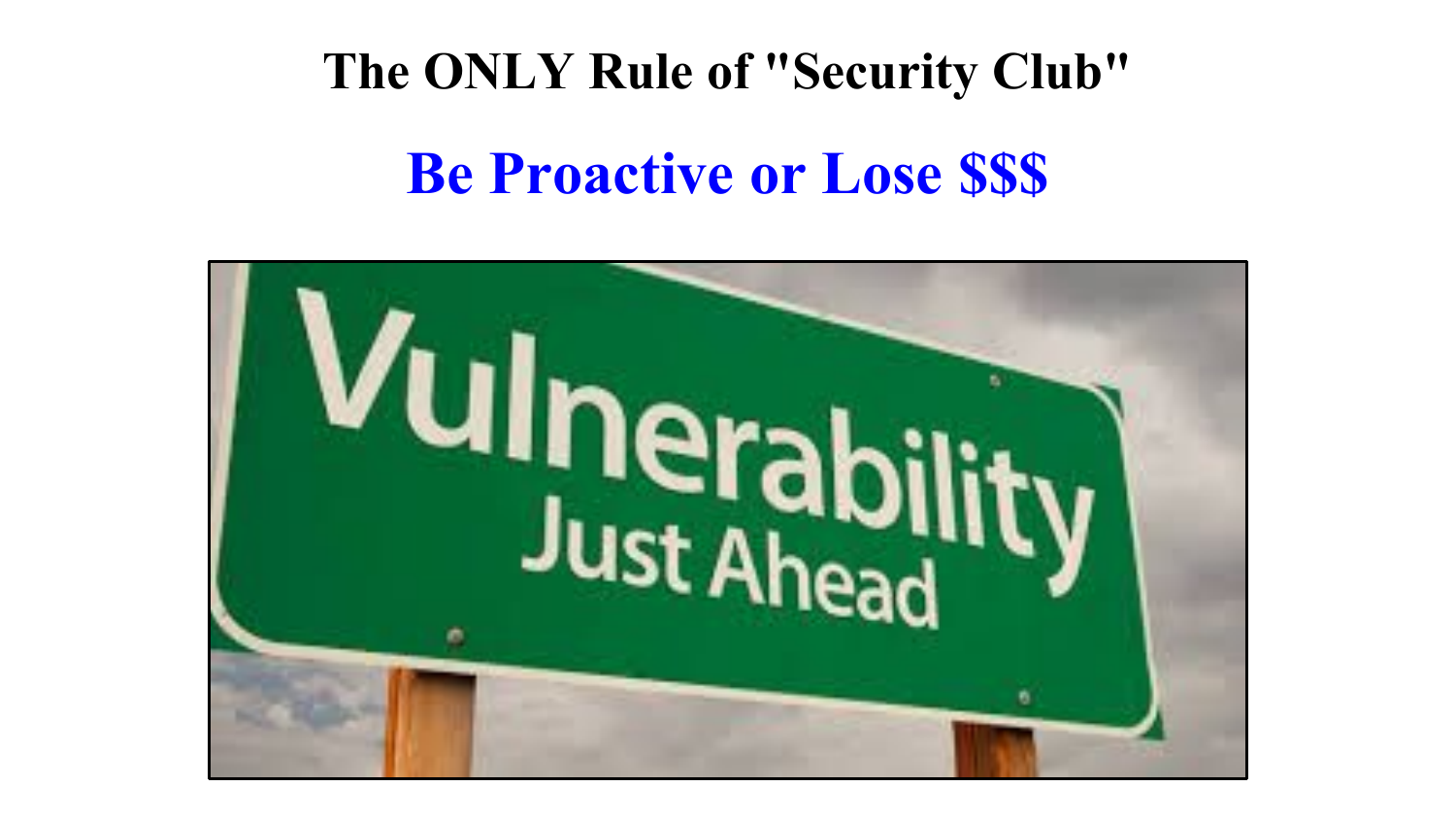#### **Software Introspection is SUPER Important**

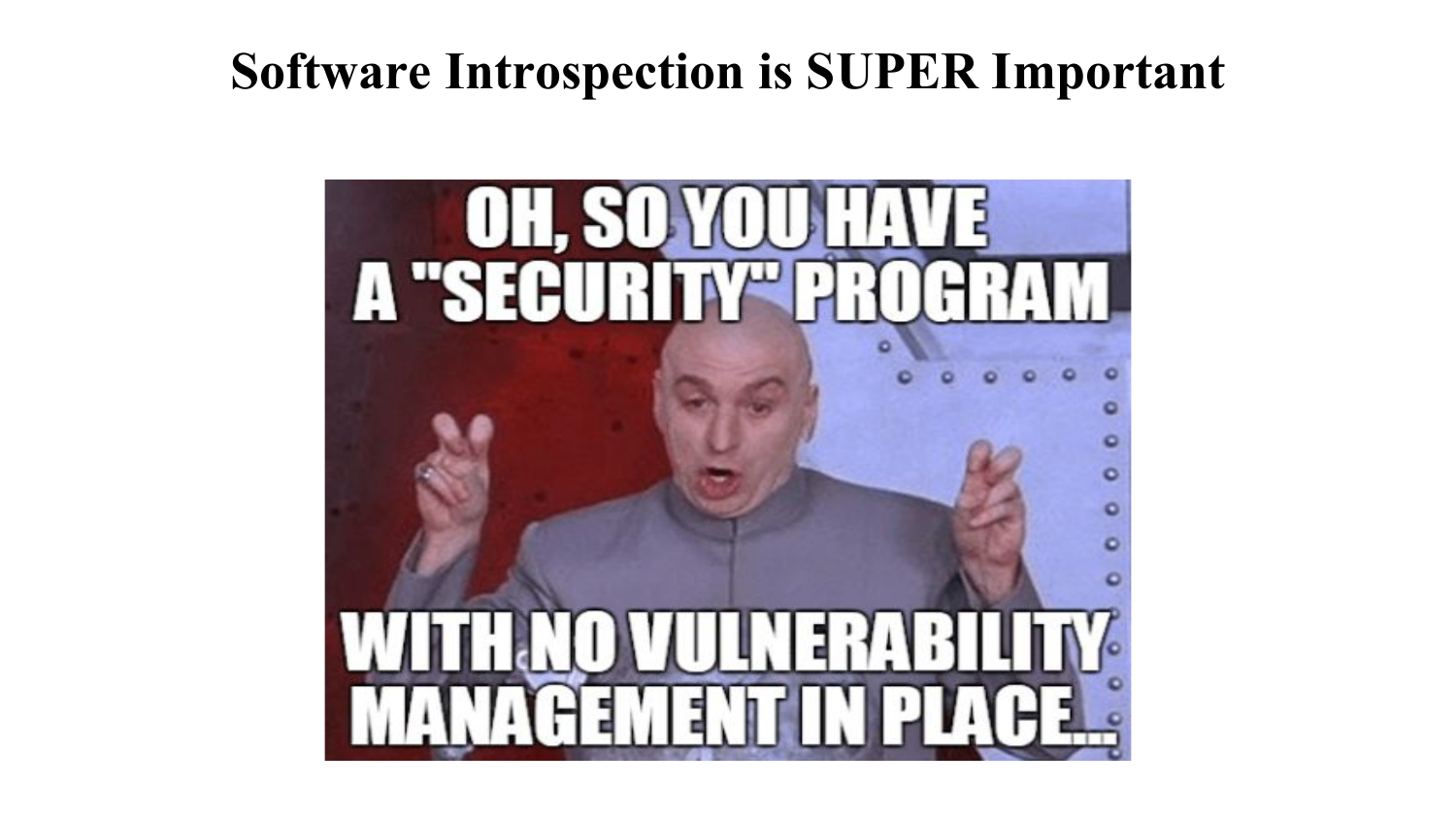#### **Software is Constantly Evolving: NEVER Bug-Free**

#### **Software Updates**

### **Software Upgrades**

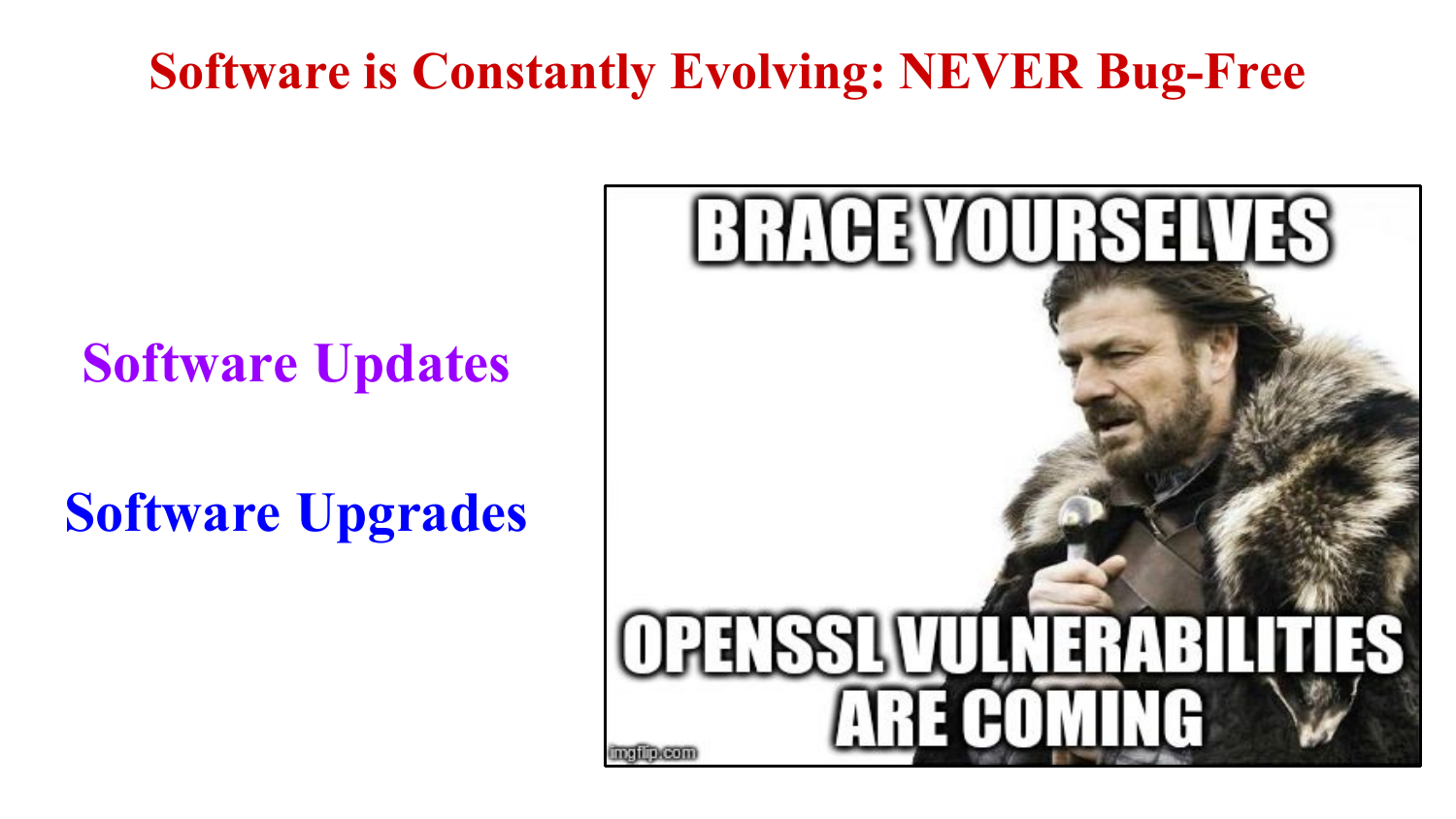## **Software is Constantly Evolving: NEVER Bug-Free BRACEYOURSELVI How to perform Softwa Software Introspection?Software** OPENSSEMI JUNEARA ARE COMIN **TELEVILLE**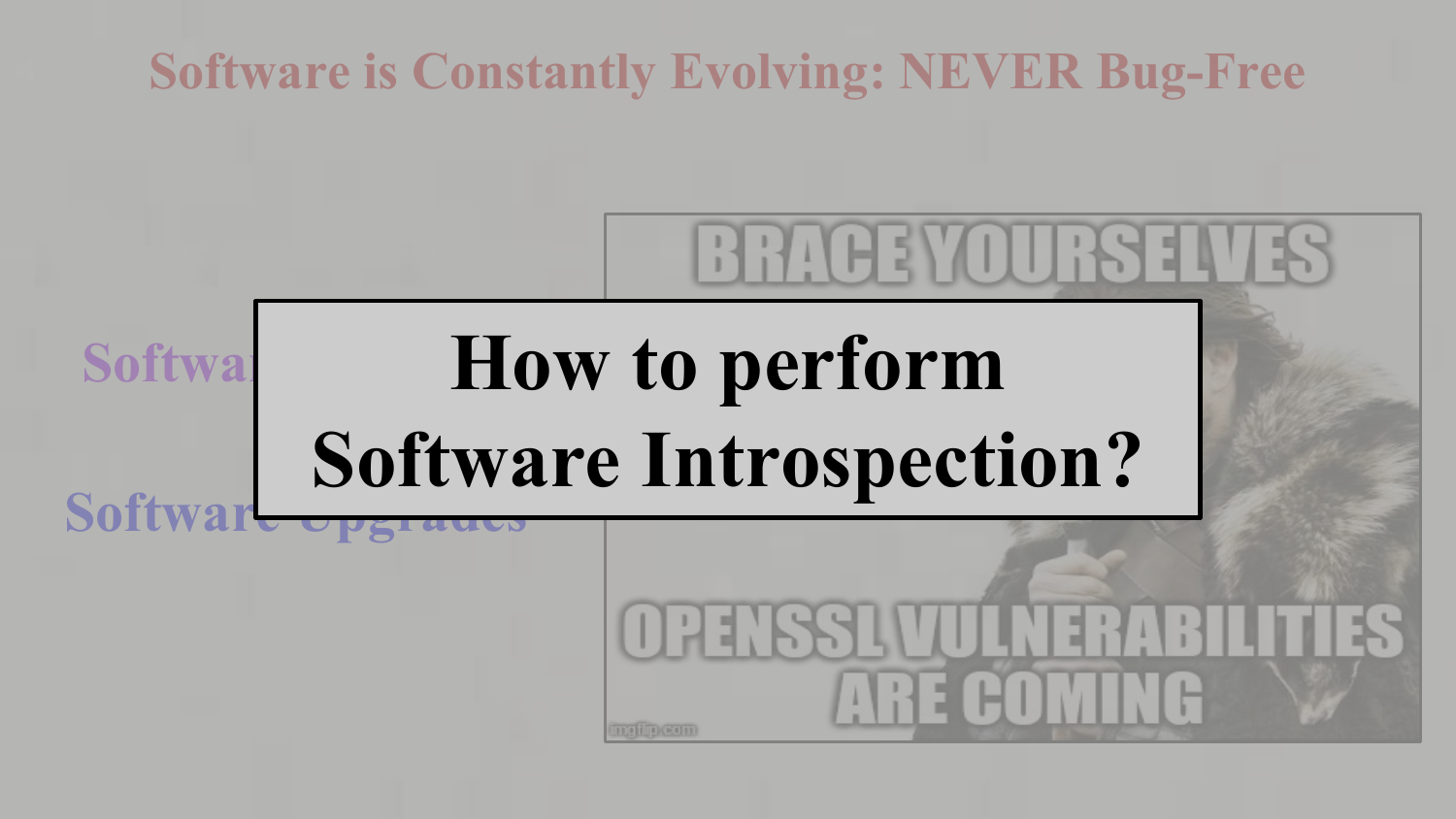### **Agent-based Introspection**

- Databases of Common Software Vulnerabilities and Weakness - e.g., CVE, CVSS, CWE, etc.
- Periodic System Introspection
	- client (agent) running on the system
	- compare deployed software/configurations against vulnerability databases
	- e.g., Amazon Inspector



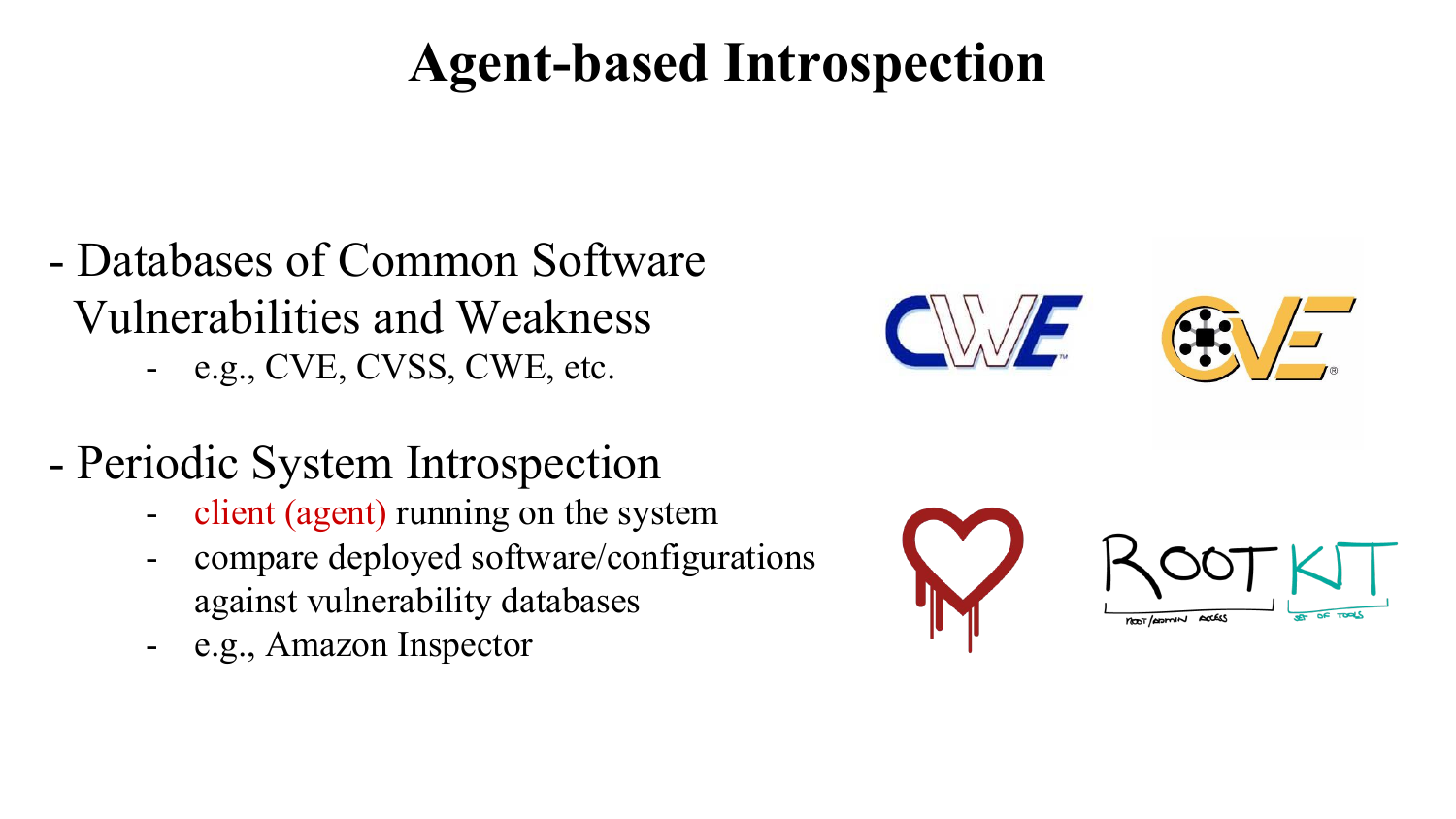### **Agent-based Introspection: Disadvantages**

- Can the Agent be Trusted?
	- agent running on a potentially compromised system???
- Periodic Introspection Consumes Resources
	- performance impact on co-located applications
	- could result in SLA violations (for time-critical applications)
- Requires Privileged Access on Every System
	- but, cloud provider has no access in case of bare-metal instances

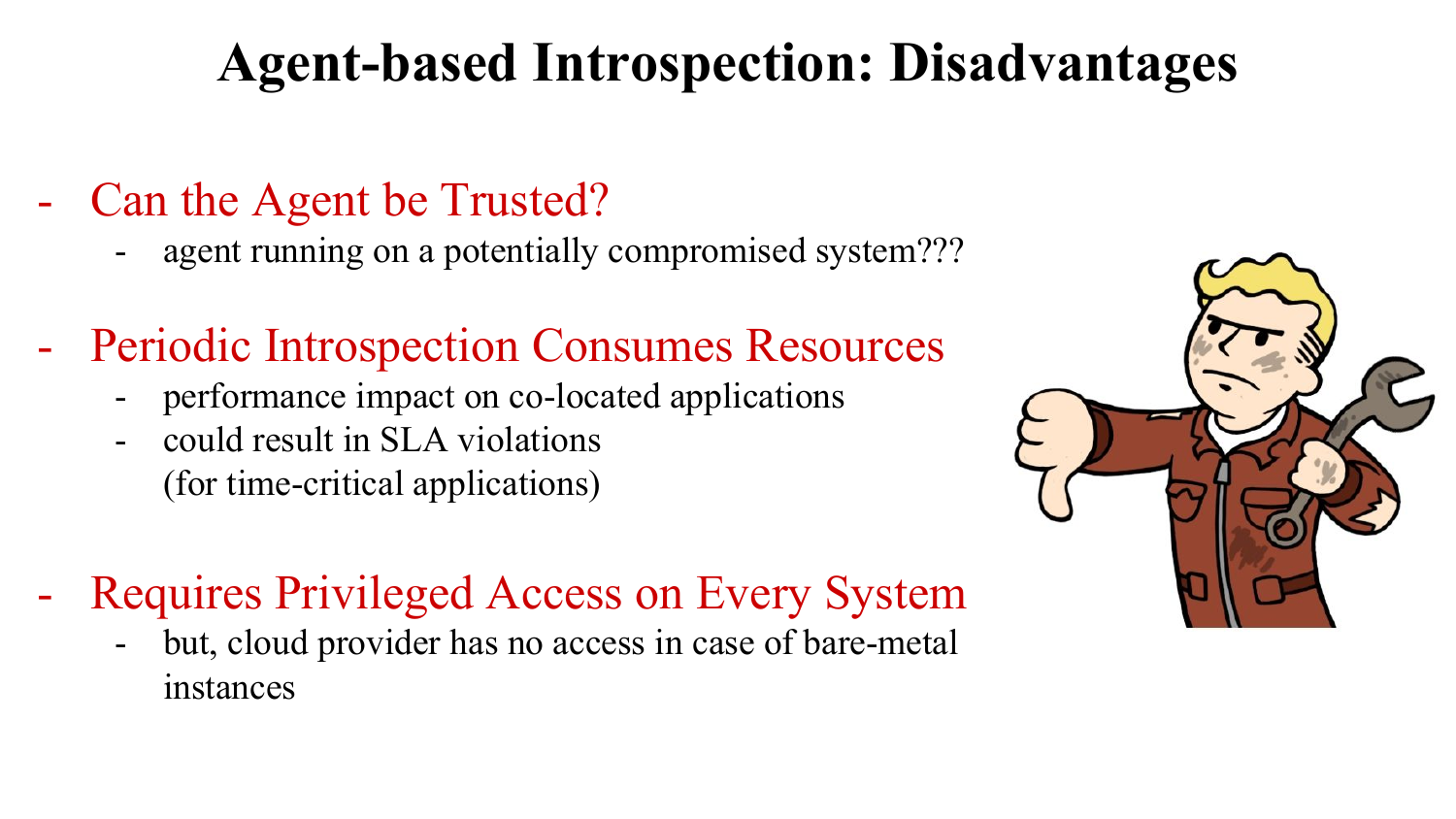## **Agent-based Introspection: Disadvantages**

#### Can the Agent be Trusted?

- agent running on a potentially compromised system???
- Periodic Introspection
	- performance impact on  $\epsilon$
	- could result in SLA viola (for time-critical applications)
- **Solution?**



- Privileged Access on Every System
	- but, cloud provider has no access in case of bare-metal instances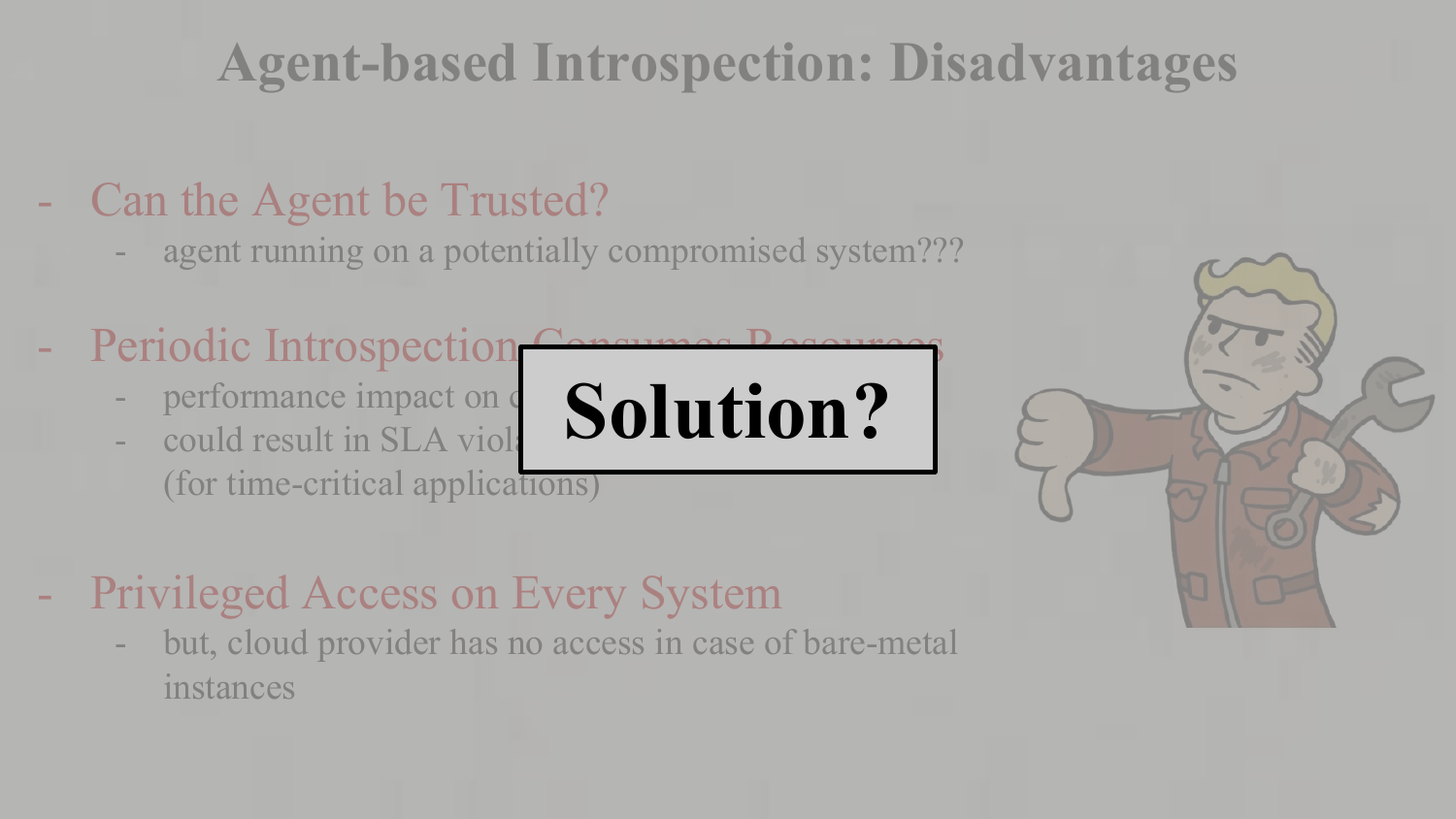#### **Solution: Remote Agentless Introspection**

- Easy for Virtual Infrastructure
	- virtual machines and containers
	- disk remotely accessible
	- snapshot current state and introspect
	- e.g., IBM Vulnerability Advisor

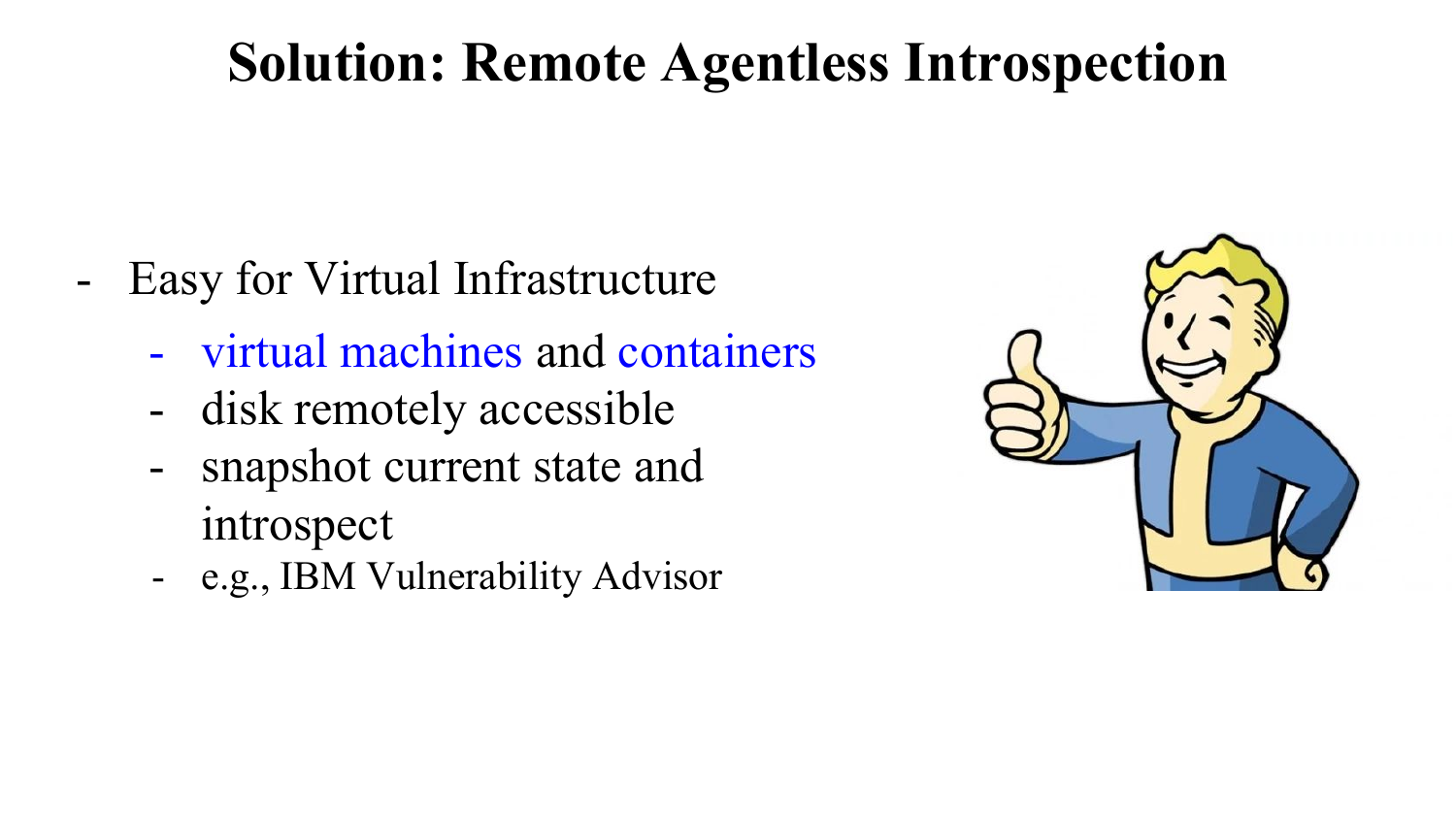# But what about Remote Introspection of Bare-Metal systems?



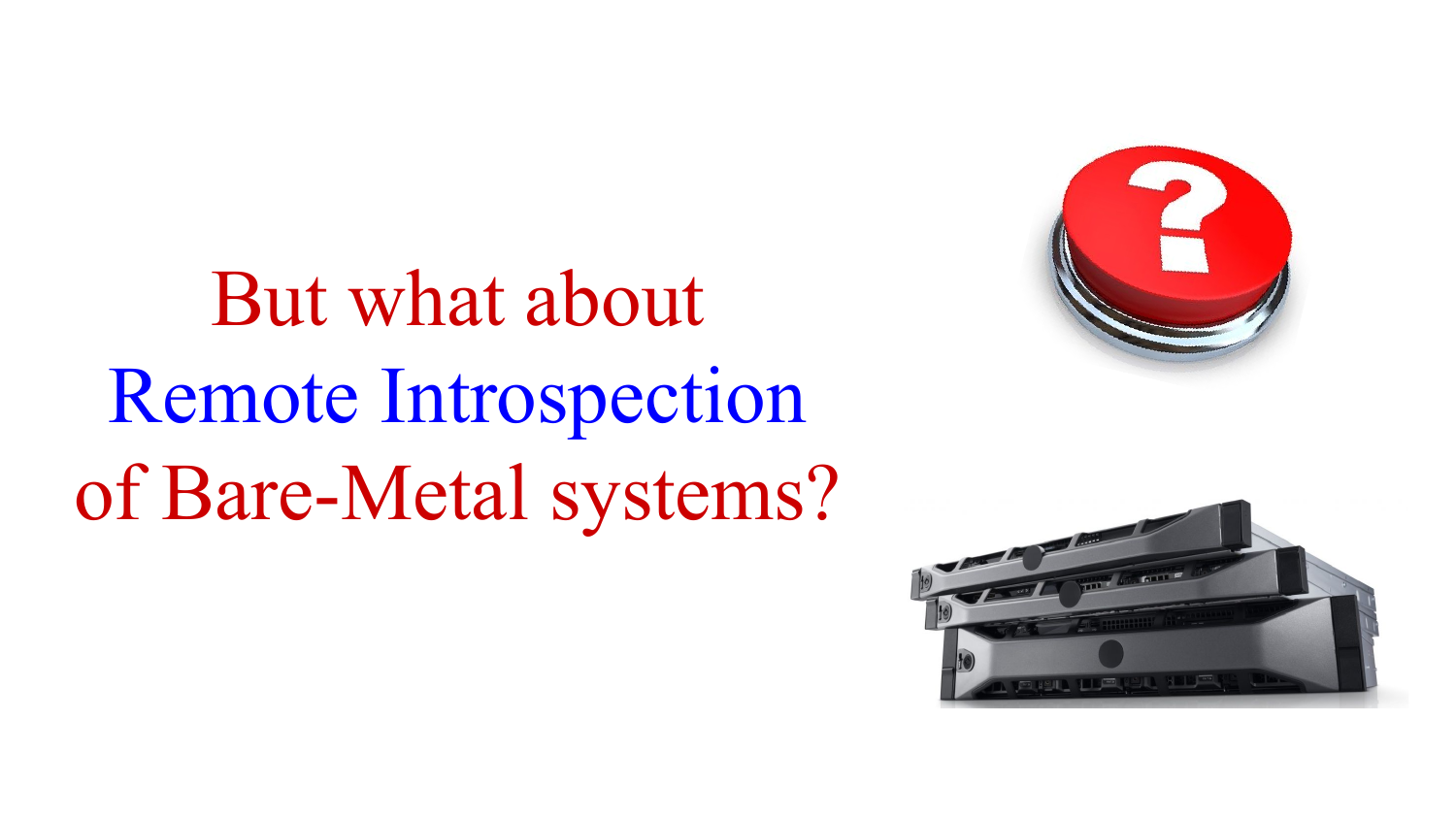#### **M2 to the Rescue**

"Remote Introspection" of Bare-Metal Systems is Possible

#### **M2**: **M**alleable **M**etal as a Service

- provisions bare-metal instances to remote disk (like Virtual Machines)
- creates shallow copies of remote disks
- introspects a remote disk from its shallow copy

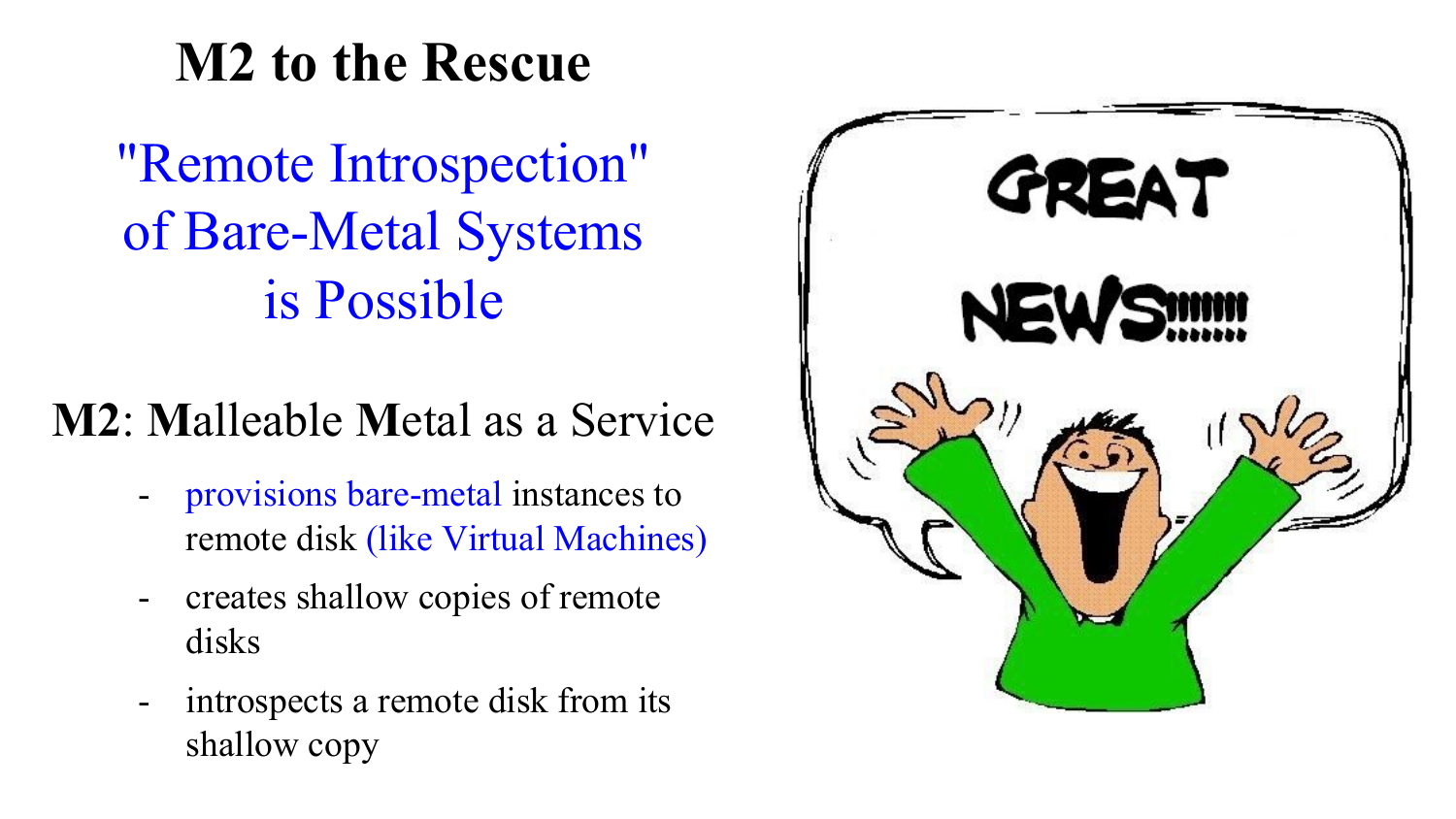#### M2**:** M**alleable** M**etal as a Service**

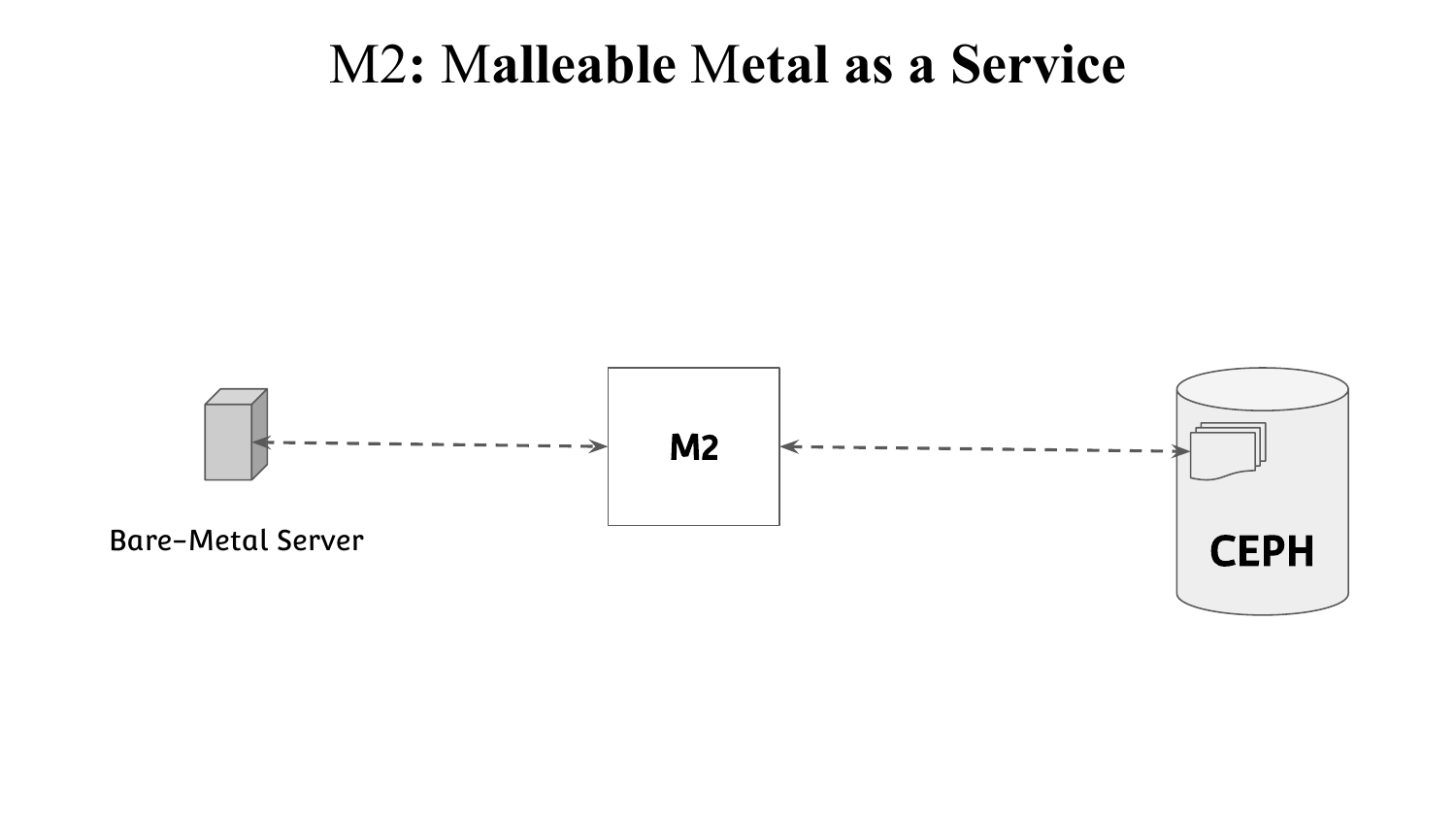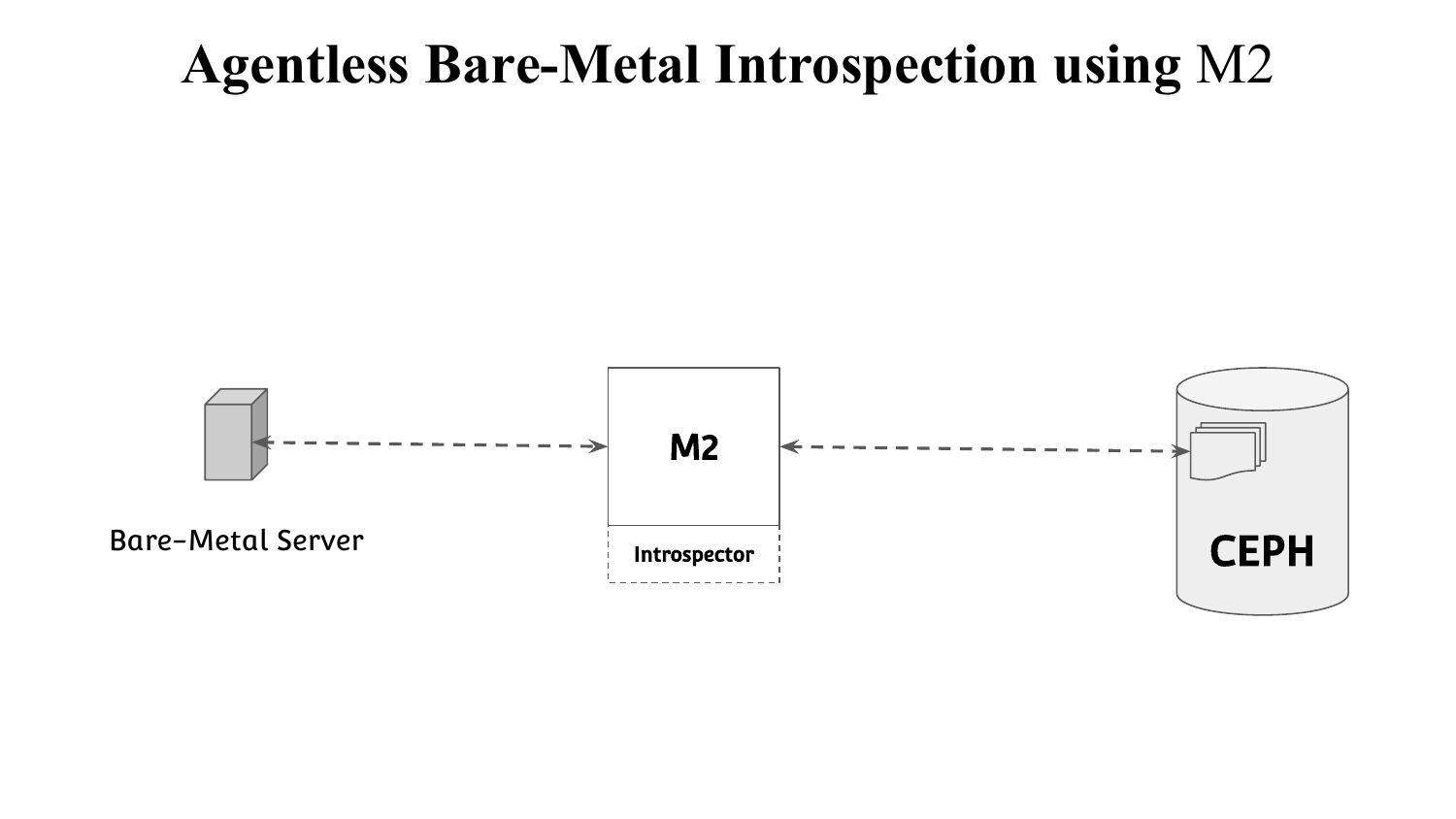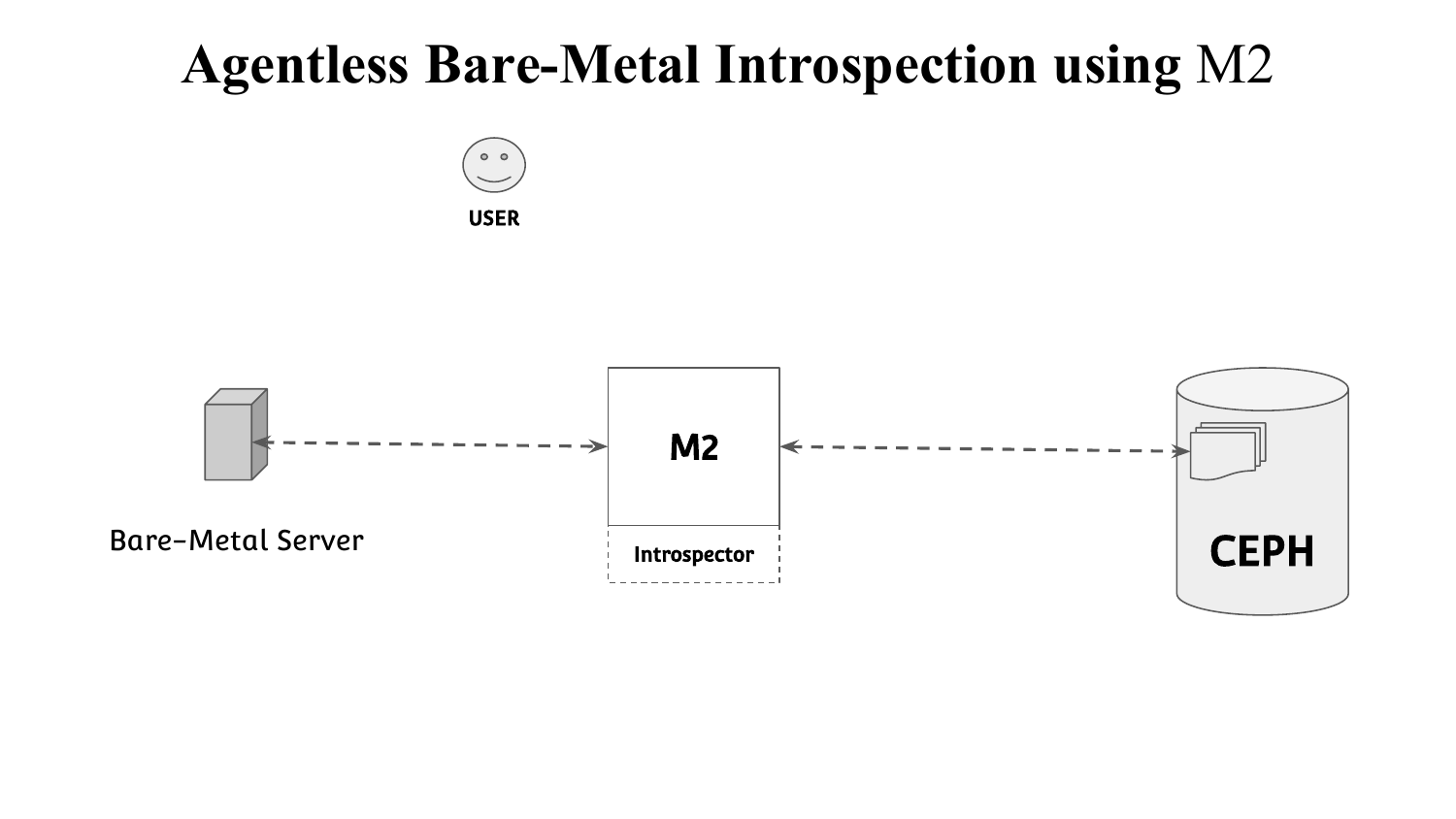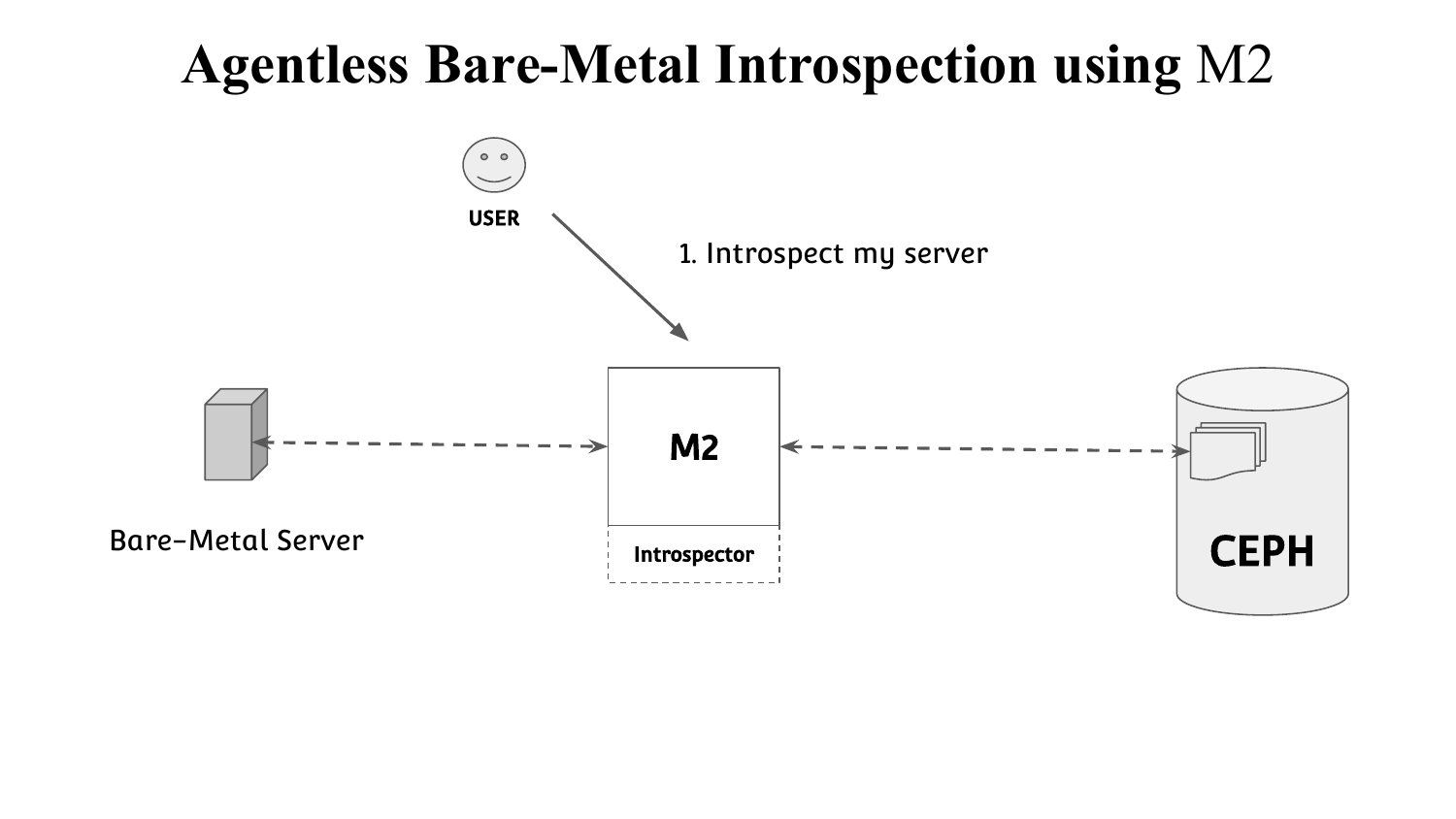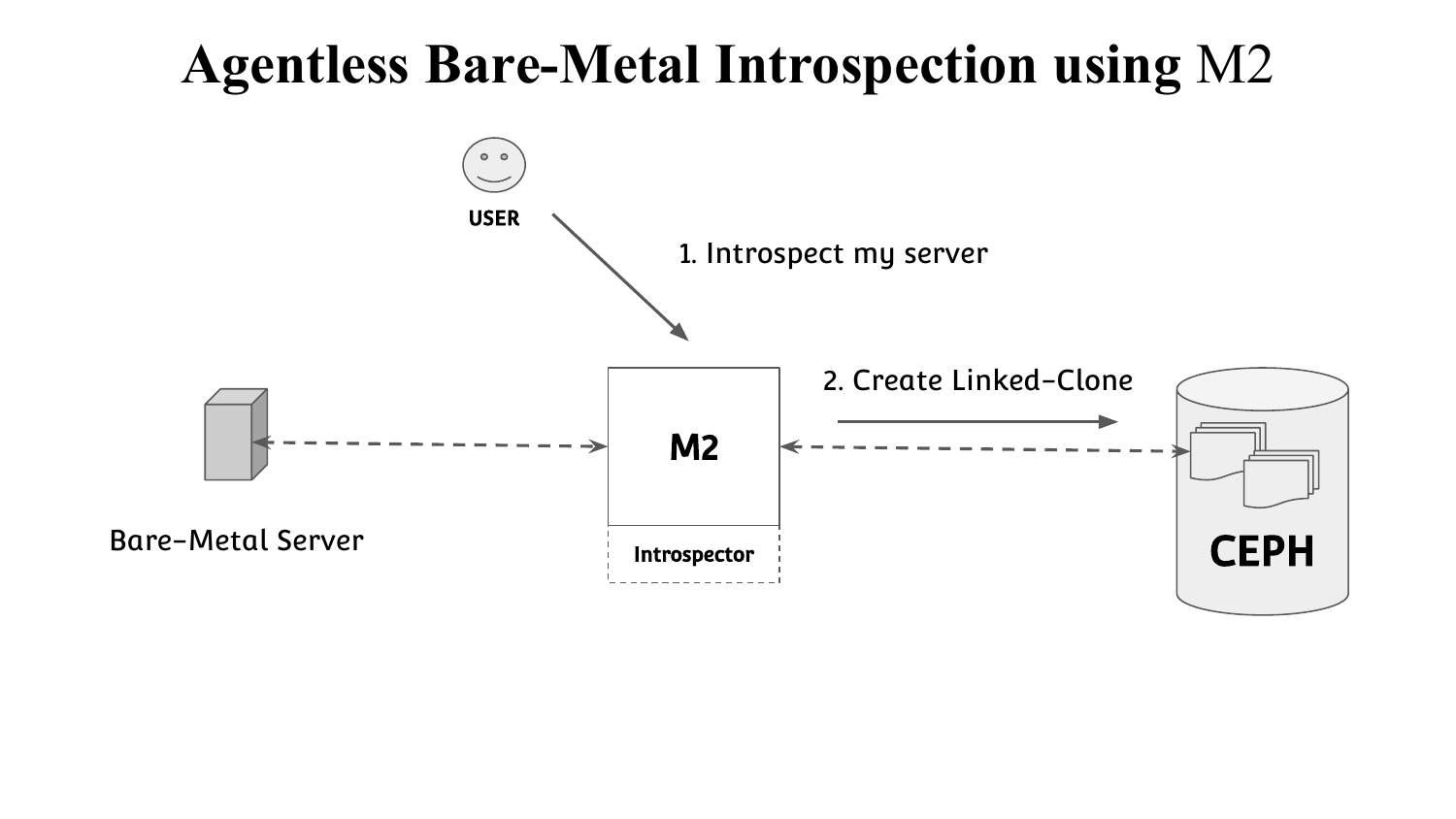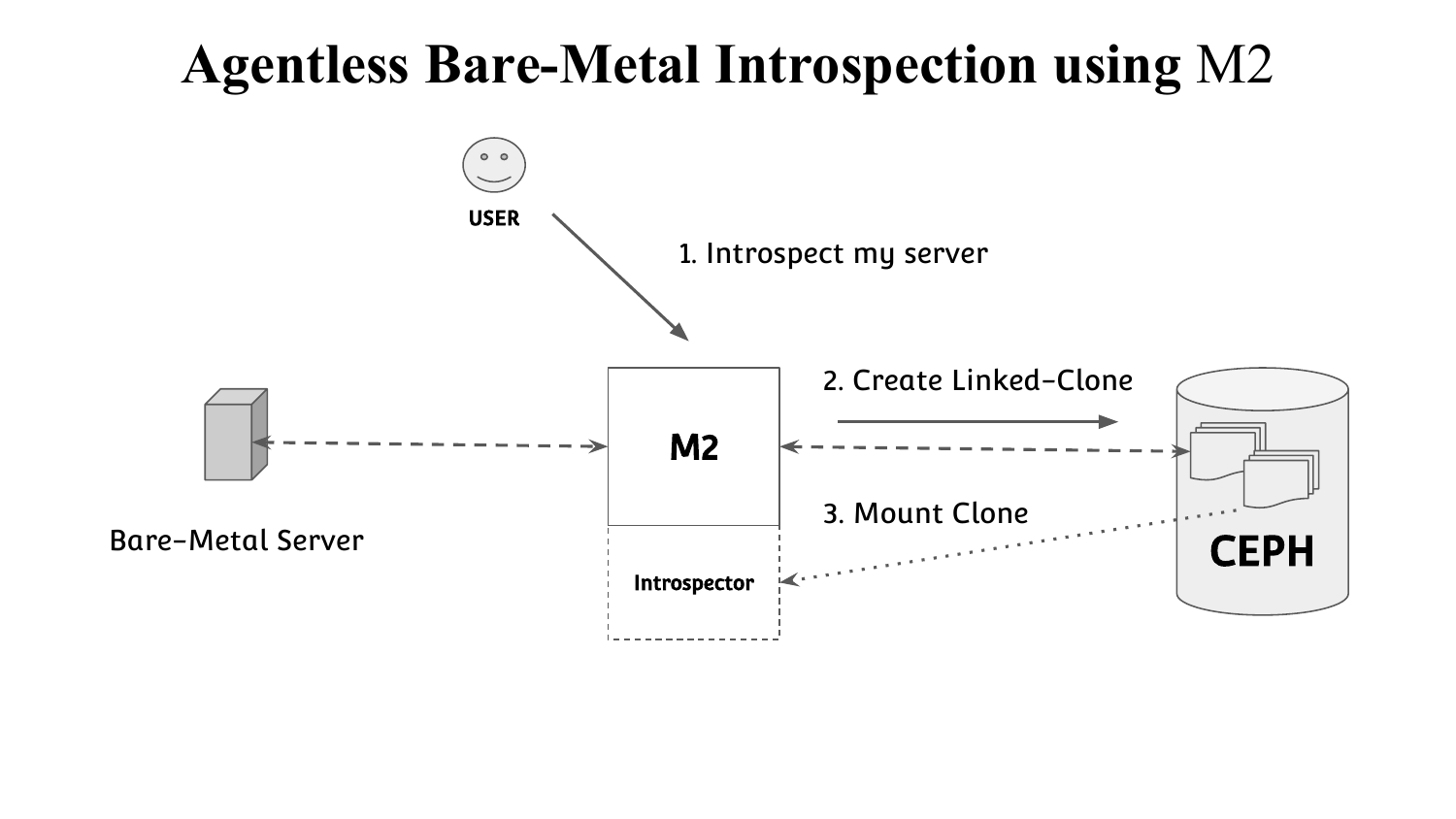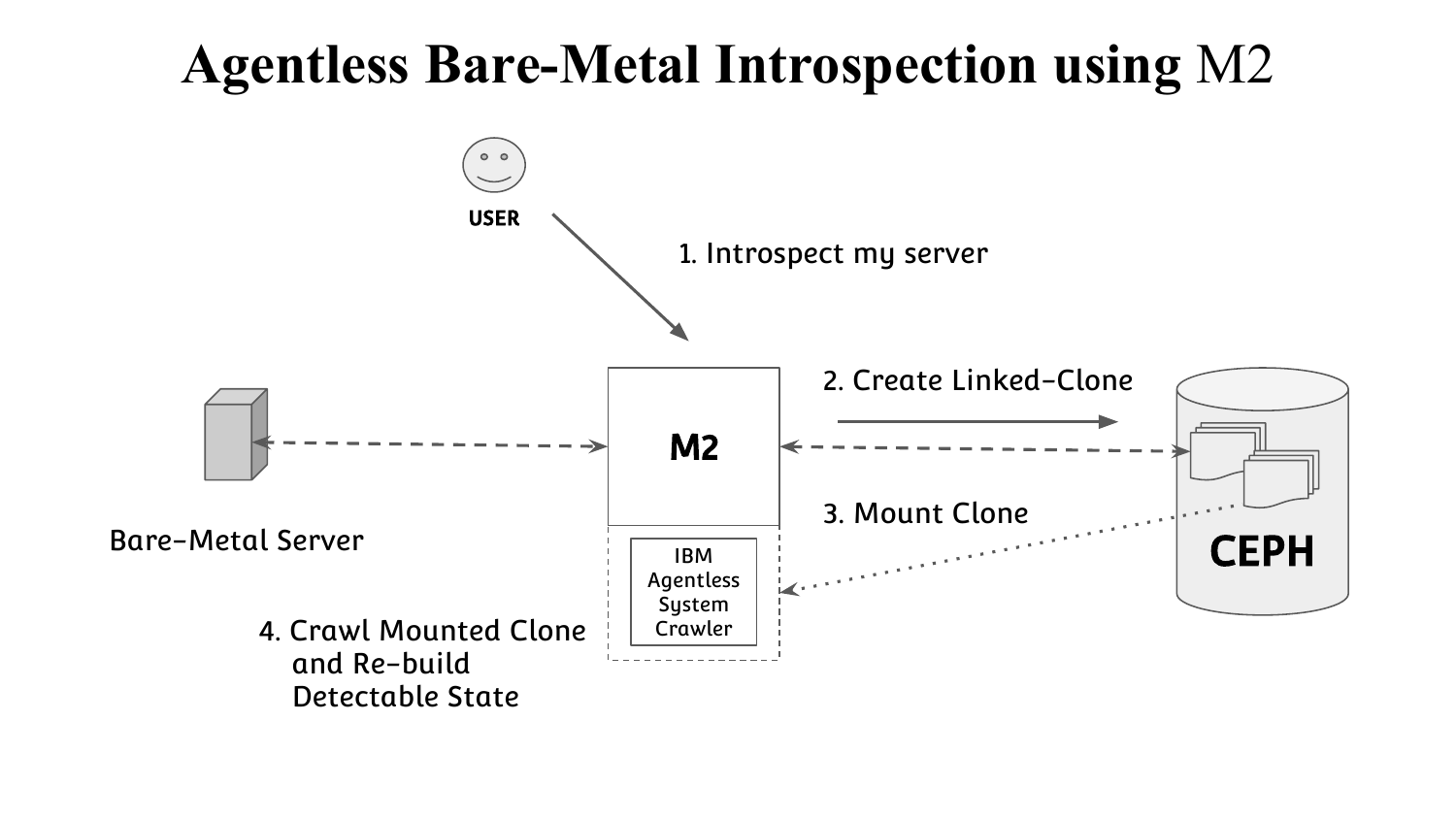

5. Start Vulnerability Detection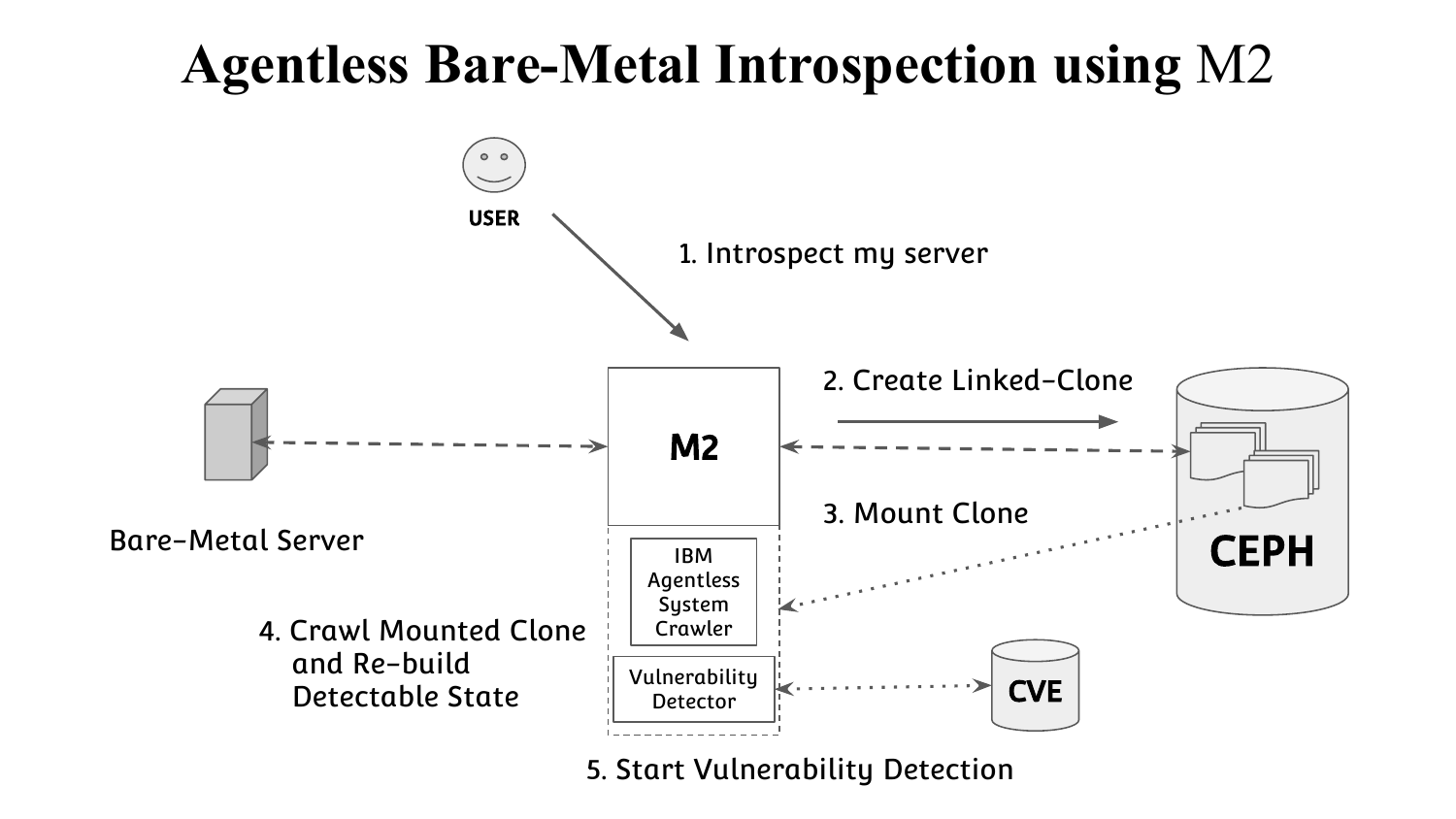#### **Sneak-Peak: Results**

#### ❏ **System Running MySQL**

- **● I/O Intensive Application**
- **● periodically snapshotting system disk (boot-drive + software packages)**
- **● snapshot == COW clones**
- **● varying workload intensity (1-32 threads)**
- ❏ **Snapshotting Cost Unchanged**
	- **● 5 snapshots per minute**
- ❏ **Negligible Impact on OLTP Performance**



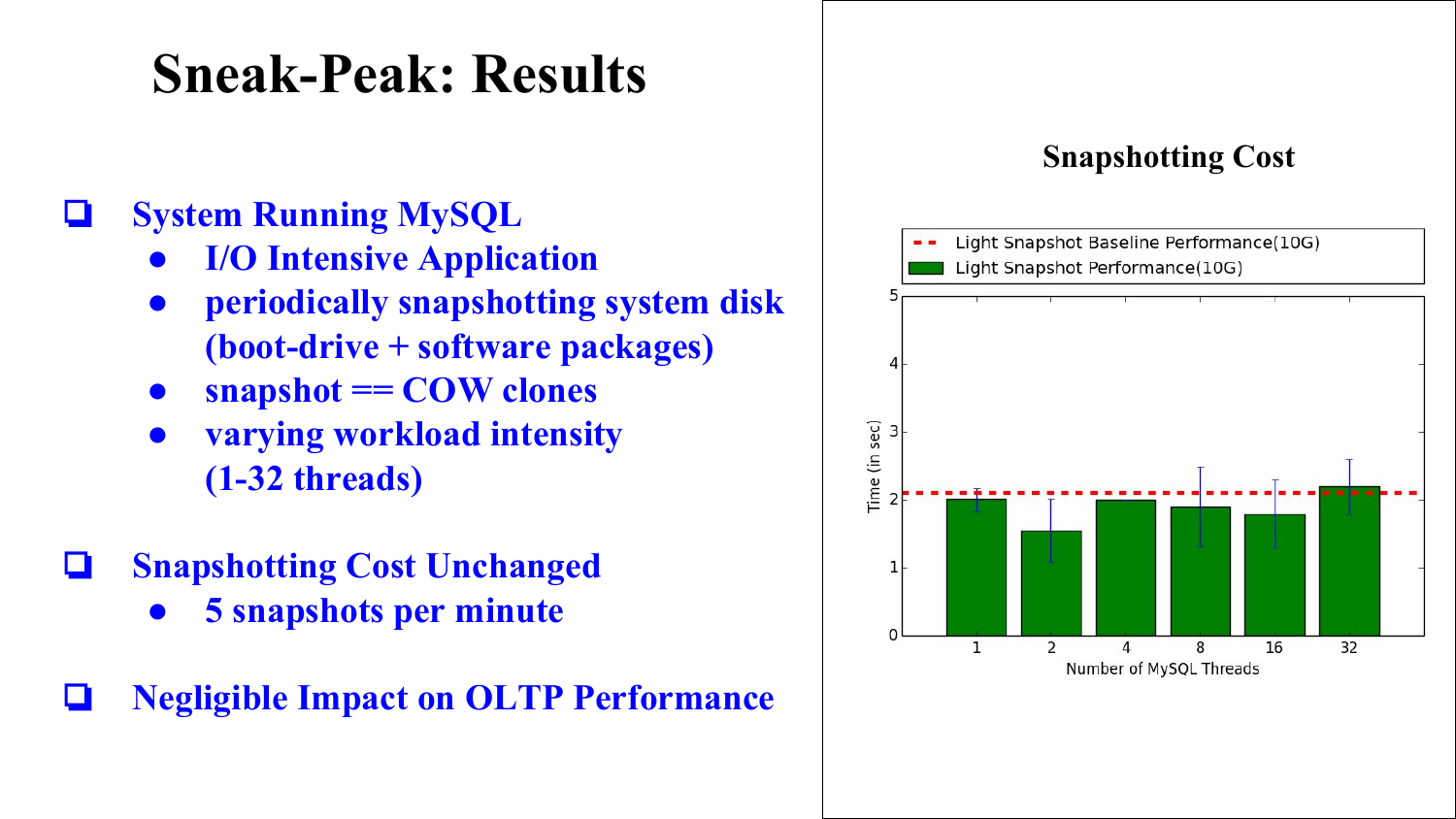#### **Sneak-Peak: Results**

#### ❏ **System Running MySQL**

- **● I/O Intensive Application**
- **● periodically snapshotting system disk (boot-drive + software packages)**
- **● snapshot == COW clones**
- **● varying workload intensity (1-32 threads)**
- ❏ **Snapshotting Cost Unchanged**
	- **● 5 snapshots per minute**
- ❏ **Negligible Impact on OLTP Performance**

#### **Application Performance**

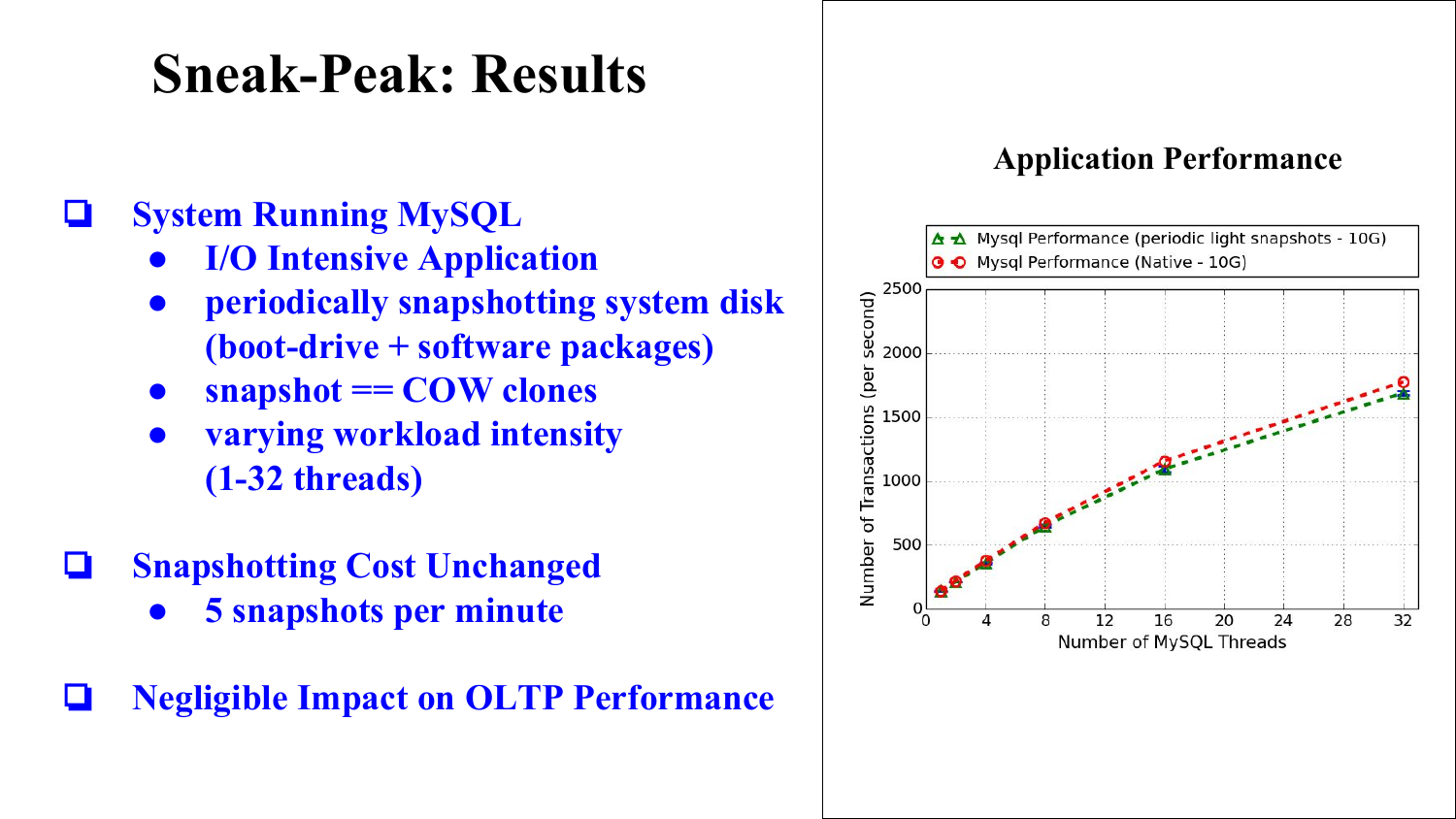#### **Project Status**

- Summer 2017 : Discussion
- Spring 2018: Implementation Cloud Computing Class
	- Integration between M2 and IBM Agentless System Crawler (both open-source)
	- Crawler code changes upstreamed
- Fall 2018: Working on a Research Paper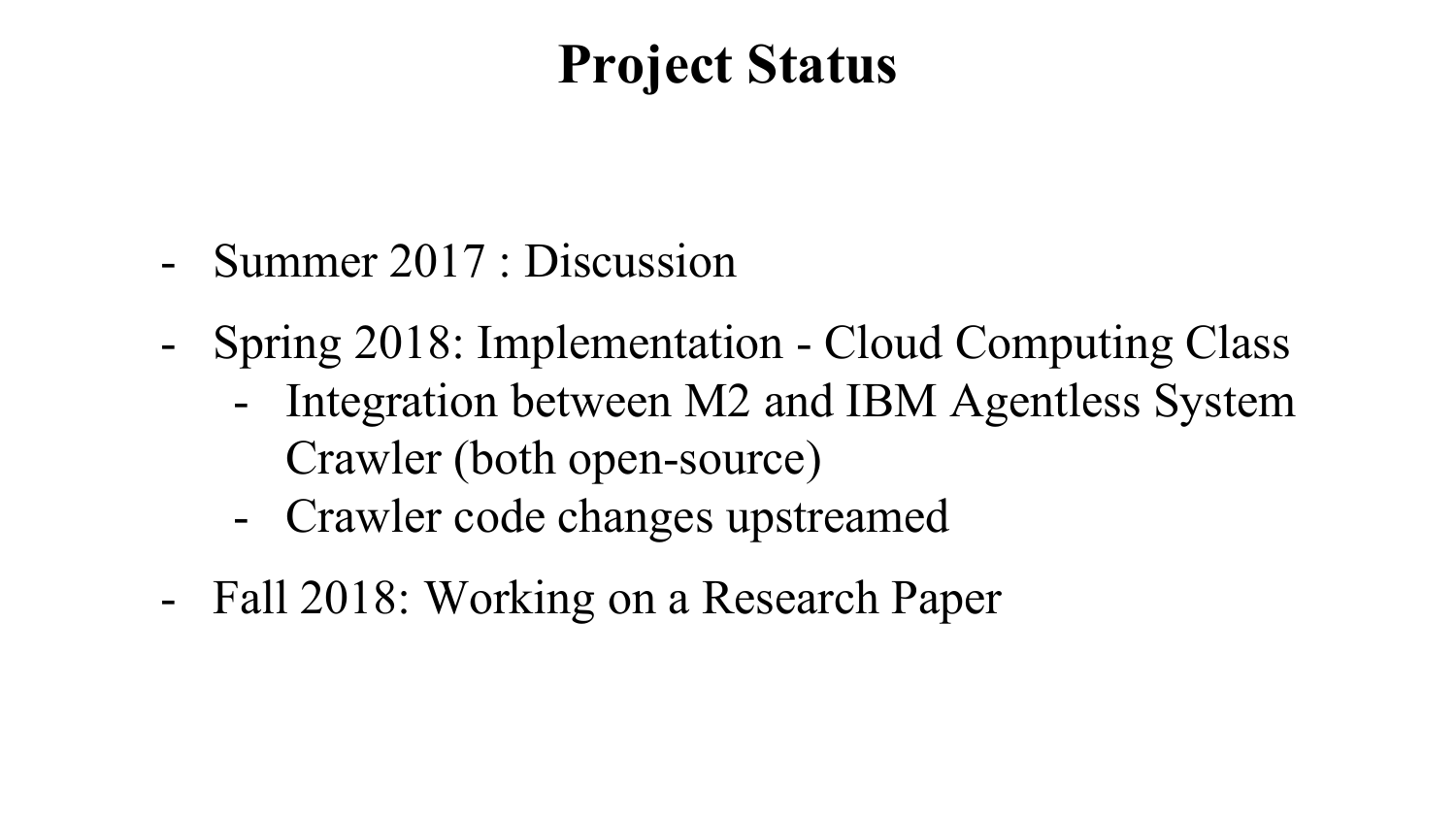#### **Future Work**

- Agentless Bare-Metal Memory Introspection
- Tenant Controlled Introspection
	- Current Architecture
		- provider introspecting on behalf of tenant
	- Can the tenant introspect themself ???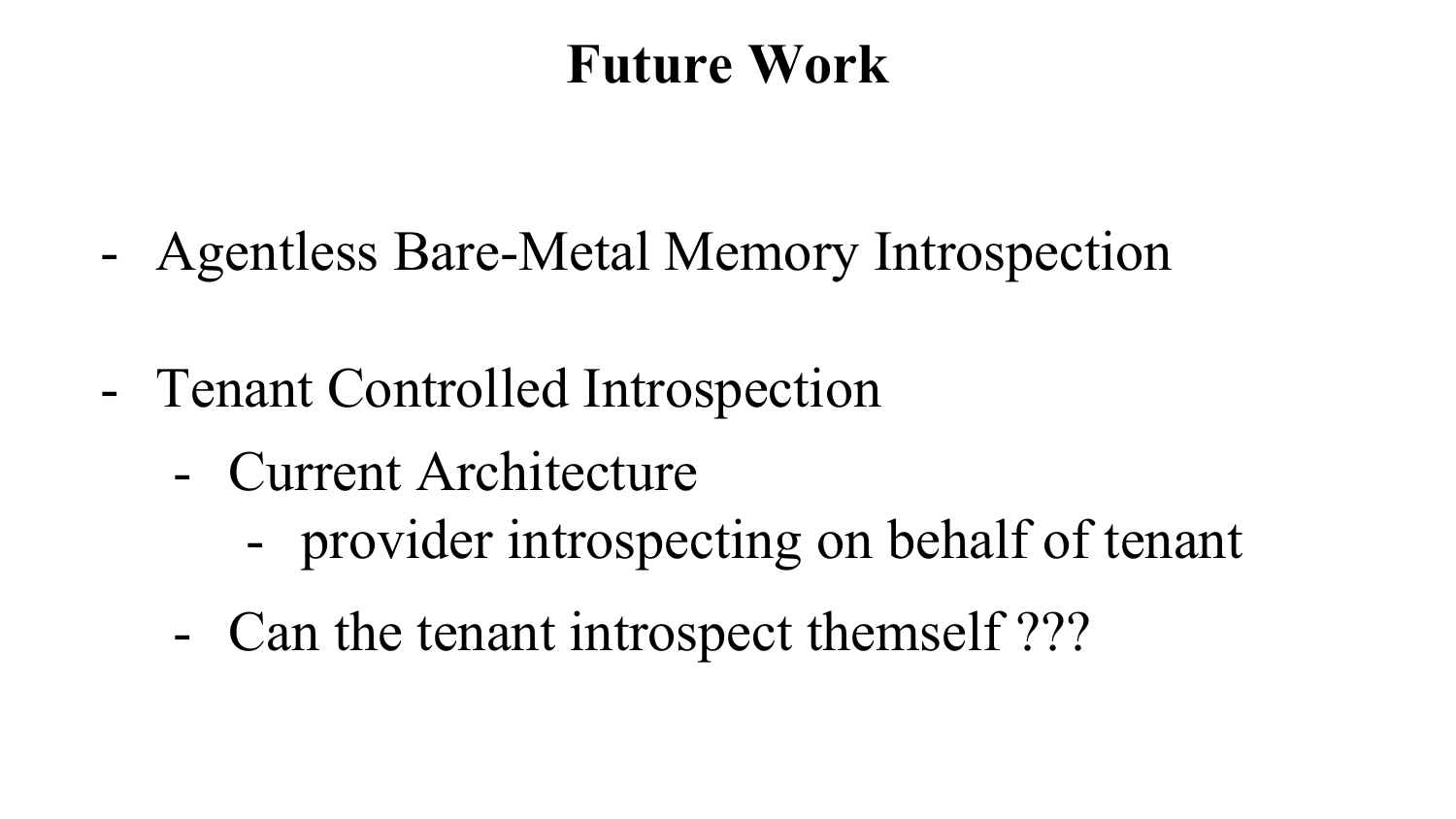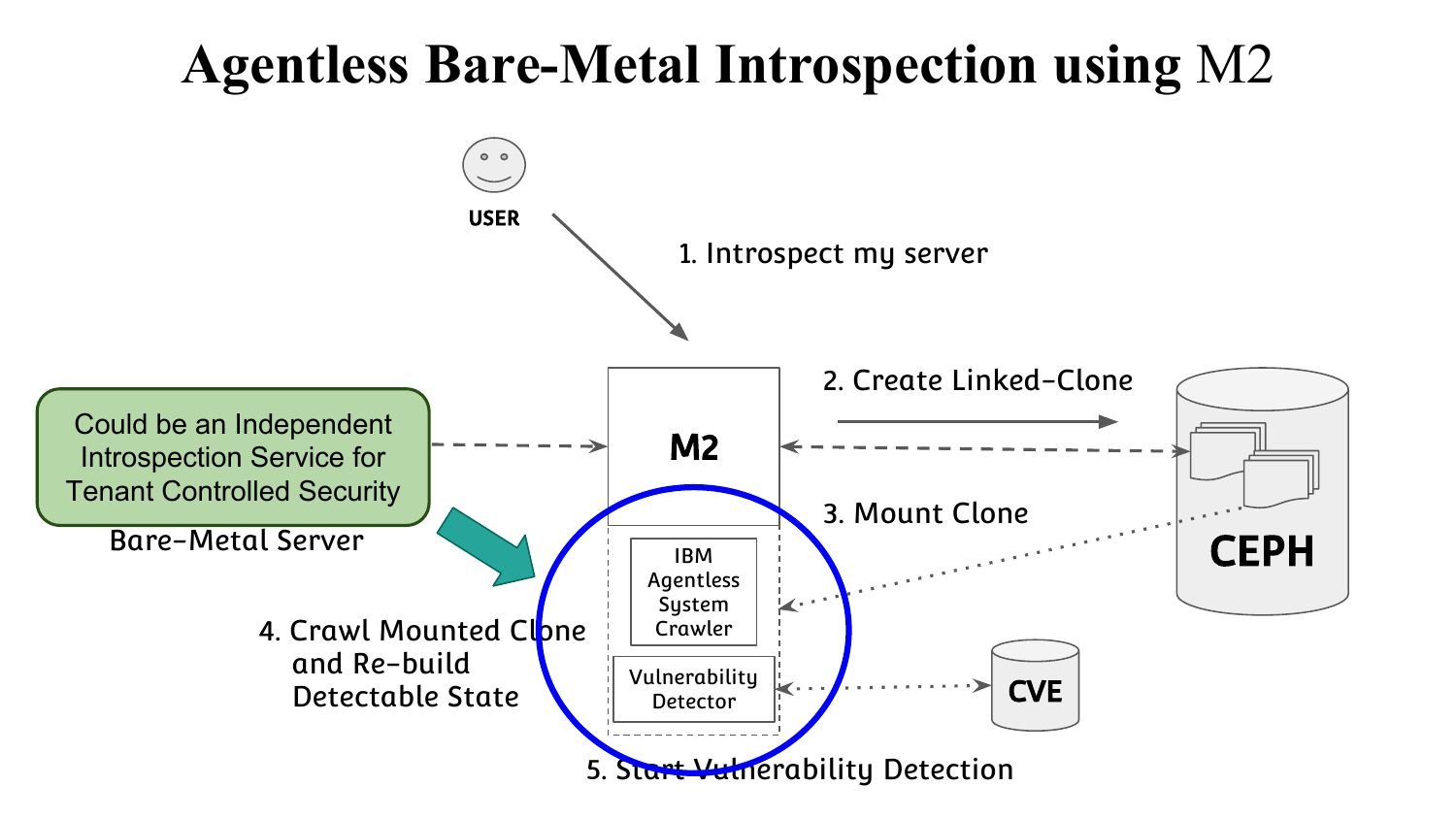#### **Future Work**

- Agentless Bare-Metal Memory Introspection
- Tenant Controlled Introspection
	- Current Architecture
		- Provider providing introspection infrastructure
	- Can the tenant introspect himself ???